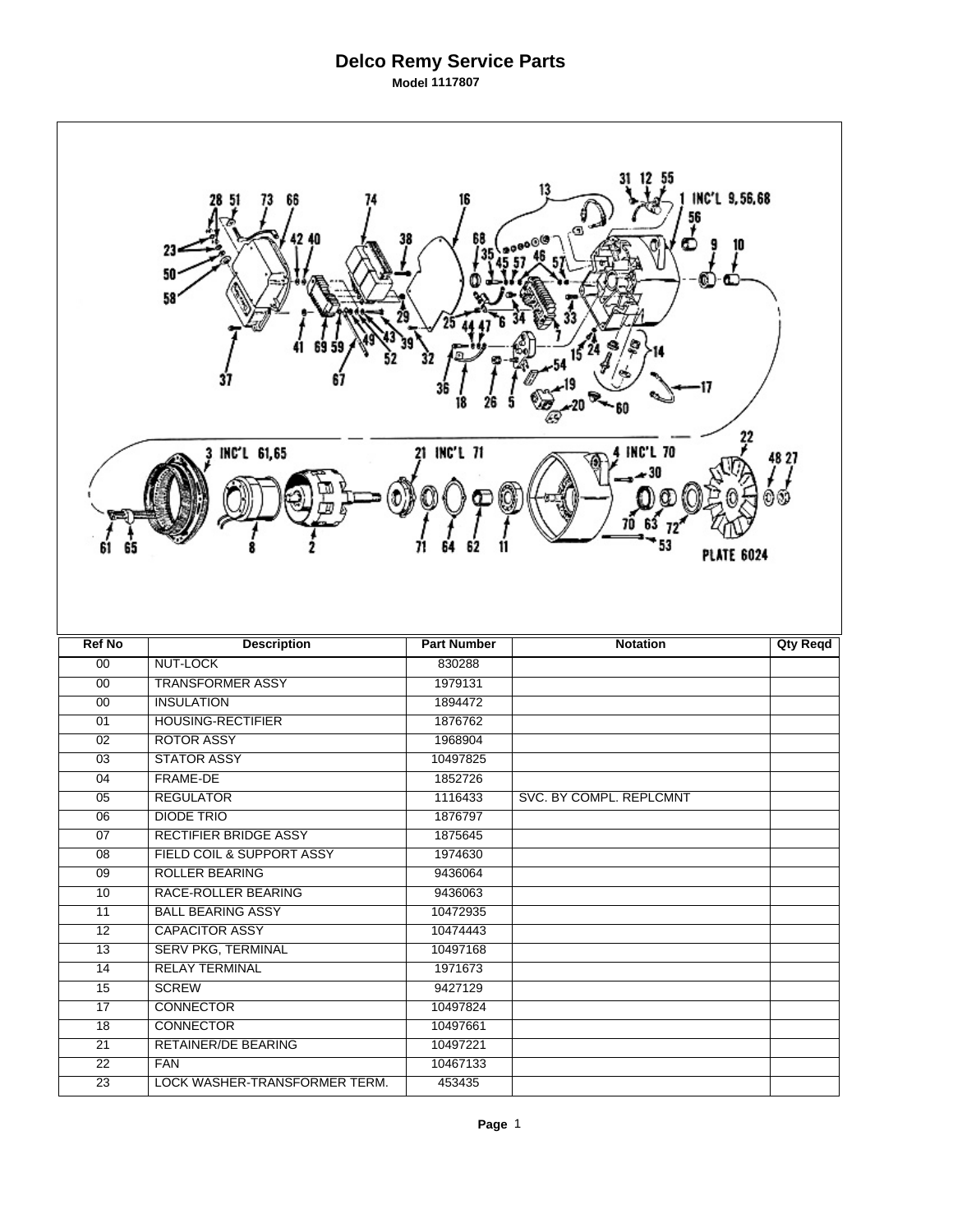## **Delco Remy Service Parts Model 1117807**

 $\Gamma$ 

| 13<br>INC'L 9,56,68<br>68<br>38<br>23<br>50<br>58<br>36<br>18<br>21 INC'L 71<br><b>INC'L 70</b><br>3 INC'L 61,65<br>48 27 |                                             |                     |                   |                 |  |  |  |  |
|---------------------------------------------------------------------------------------------------------------------------|---------------------------------------------|---------------------|-------------------|-----------------|--|--|--|--|
| 61                                                                                                                        |                                             |                     | <b>PLATE 6024</b> |                 |  |  |  |  |
|                                                                                                                           |                                             |                     |                   |                 |  |  |  |  |
| <b>Ref No</b>                                                                                                             | <b>Description</b>                          | <b>Part Number</b>  | <b>Notation</b>   | <b>Qty Reqd</b> |  |  |  |  |
| $\overline{24}$                                                                                                           | <b>LOCK WASHER-GROUND SCREW</b>             | <b>STD HWD</b>      |                   |                 |  |  |  |  |
| $\overline{26}$<br>$\overline{27}$                                                                                        | <b>NUT ASSY</b>                             | 1851808             |                   |                 |  |  |  |  |
|                                                                                                                           | NUT-SHAFT-DE                                | 10484823            |                   |                 |  |  |  |  |
| $\overline{28}$                                                                                                           | NUT-TRANSFORMER TERM.                       | 432230              |                   |                 |  |  |  |  |
| 29<br>30                                                                                                                  | <b>NUT ASSY</b><br><b>SCREW ASSY</b>        | 1851808<br>10497222 |                   |                 |  |  |  |  |
| $\overline{31}$                                                                                                           | <b>SCREW ASSY</b>                           | 1846955             |                   |                 |  |  |  |  |
| 33                                                                                                                        | <b>SCREW</b>                                | 1968945             |                   |                 |  |  |  |  |
| $\overline{34}$                                                                                                           | <b>SCREW ASSY</b>                           | 1846955             |                   |                 |  |  |  |  |
| 35                                                                                                                        | <b>SCREW ASSY</b>                           | 830335              |                   |                 |  |  |  |  |
| 35                                                                                                                        | <b>SCREW ASSY</b>                           | 830338              |                   |                 |  |  |  |  |
| 36                                                                                                                        | <b>SCREW ASSY</b>                           | 1894458             |                   |                 |  |  |  |  |
| 36                                                                                                                        | <b>SCREW ASSY</b>                           | 1976061             |                   |                 |  |  |  |  |
| 37                                                                                                                        | <b>SCREW ASSY</b>                           | 830741              |                   |                 |  |  |  |  |
| 38                                                                                                                        | <b>SCREW ASSY</b>                           | 1846957             |                   |                 |  |  |  |  |
| 39                                                                                                                        | <b>SCREW ASSY</b>                           | 830338              |                   |                 |  |  |  |  |
| $\overline{41}$                                                                                                           | <b>WASHER</b>                               | 815540              |                   |                 |  |  |  |  |
| 45                                                                                                                        | WASHER-PLAIN-RECT. BRIDGE ATTACH. \$        | 807295              |                   |                 |  |  |  |  |
| 48                                                                                                                        | WASHER-SHAFT NUT                            | 10484823            |                   |                 |  |  |  |  |
| 50                                                                                                                        | WASHER-PLAIN-TRANSFORMER RECT. BRID 1919042 |                     |                   |                 |  |  |  |  |
| 51                                                                                                                        | <b>WASHER-INSULATI</b>                      | 1894704             |                   |                 |  |  |  |  |
| 51                                                                                                                        | WASHER-PLAIN-TRAMSFORMER TERM.<br>THRU BOLT | 1919042<br>1968991  |                   |                 |  |  |  |  |